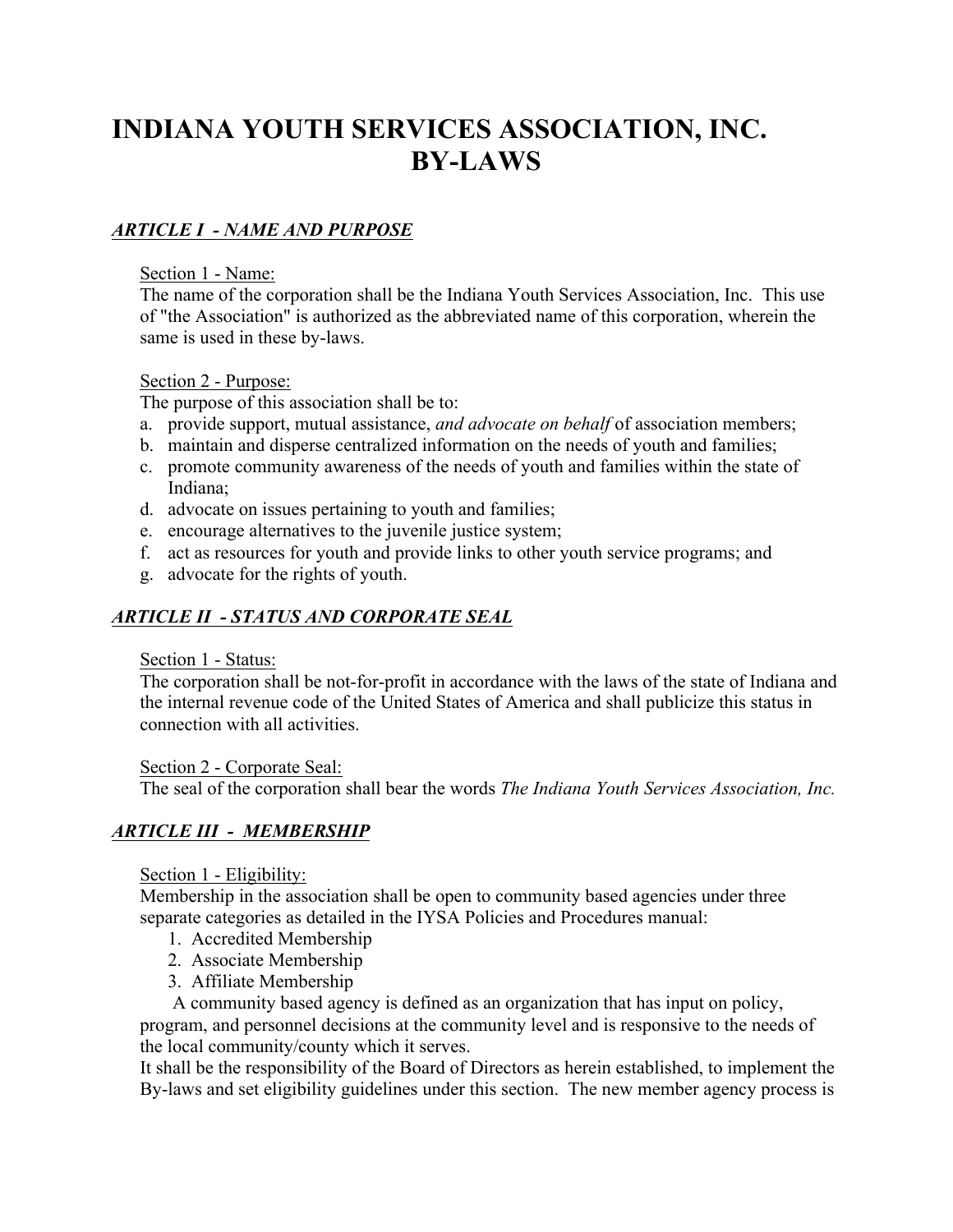#### as follows:

- 1. Agencies submit application to the IYSA office
- 2. Membership application is reviewed by the Membership Committee. Criteria considered includes program type, service area, funding available.
- 3 New agencies would enter at the Associate Member level for a period of at least 9 months.

*This process could be expedited in the event of YSB expansion, replacement, or an increase in funding.*  During this time they would have to meet the following requirements:

- a. Complete the Agency Development Assessment (Self);
- b. Complete the Membership Standards Assessment (IYSA Staff);
- c. Attend the training portion of the Quarterly Meetings;

d. Report on a minimum of 20% of all participants or 20 participants (whichever is less) in the IYSA Outcomes Reporting database;

f. membership committee recommends agency to board of directors; and

e. Board recommends to full membership for approval as an IYSA Accredited Member.

#### Section 2 - Rights and Responsibilities:

Each accredited member agency is entitled to one vote at membership meetings of the association.

Associate and Affiliate members may speak, but are not entitled to vote at the membership meetings.

Section 3 - Revocation of Accredited Membership Status:

Accredited membership status of a youth service bureau may be revoked by the accredited membership for just cause at the recommendation of the board of directors. Revocation shall require approval by a simple majority of the accredited membership.

## *ARTICLE IV - MEMBERSHIP MEETINGS*

Section 1 - Regular Meetings:

The accredited membership shall meet at least four (4) times each year, with date, time, and location to be determined by the association. One of these meetings shall be considered the annual meeting. A simple majority of the accredited membership shall constitute a quorum.

## *ARTICLE V - GOVERNING BODY*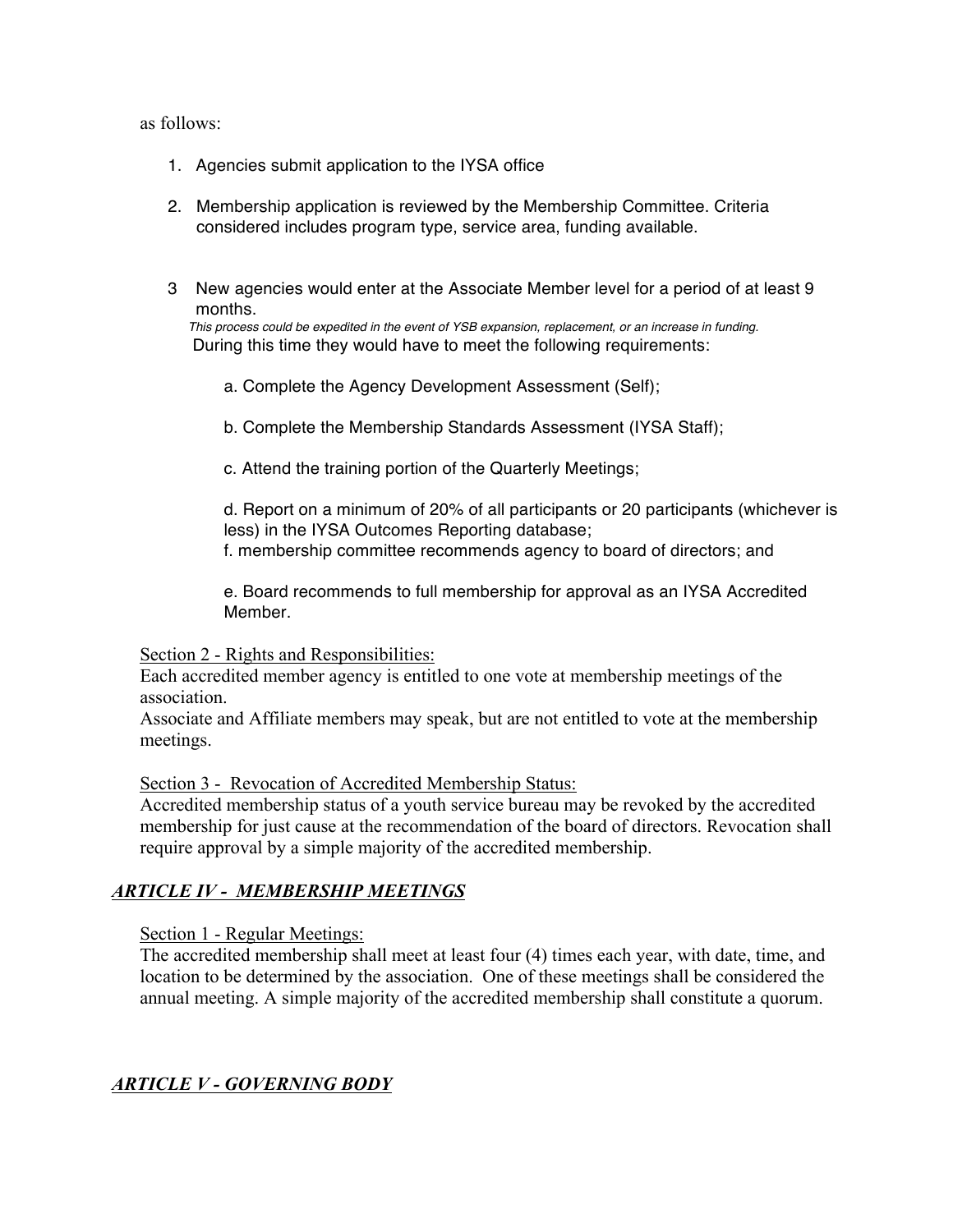#### Section 1 - Governing Body:

Membership on the Board of Directors shall be representative of the population of the state of Indiana. Nominations shall be made by the Membership Committee of the Accredited Member Agencies or the Board of Directors of the Association. The governing body of the Association shall be the Board of Directors consisting of a minimum of eleven (11) members but not more seventeen (17) members.

The Board of Directors shall be made up of a minimum of 40% but not more than 50% of representatives of the accredited membership. The membership committee shall be responsible for nominations of accredited membership representatives to the full board.

#### Section 2 - Election:

Individuals eligible or standing for elections or appointment, according to Article V - Governing Body, Section 1, shall be elected by the Board of Directors to serve a term of three years at any regular board meeting.

#### Section 3 - Terms of Office:

The term of office on the Board of Directors shall be for three (3) years and no member of the Board of Directors shall serve more than two (2) consecutive three-year terms.

#### Section 4 - Classes:

The Board of Directors shall be divided into three (3) classes based on the year of election.

#### Section 5 - Regular Meetings:

Regular meetings of the Board of Directors shall be held immediately following the annual meeting of the association and at least three (3) other times as designated by the executive committee. Notice of regular meetings of the Board of Directors shall be provided ten (10) days prior to the meeting by the corporate secretary or by his/her designee.

#### Section 6 - Special Meetings:

Special meetings of the Board of Directors may be called by the president or any two directors. The persons calling the meeting may set the date, time, and location.

Notice of special meetings of the Board of Directors shall be provided ten (10) days prior to the special meeting and the notice shall convey the purpose of the meeting. Only that business for which the special meeting was called may be discussed.

## Section 7 - Quorum:

Fifty (50) percent plus one of the total numbers of Board members shall constitute a quorum. For the transaction of business, provided that if less than a quorum is present at any meeting, a majority of directors present may adjourn the meeting to another time without the ten-day notice.

#### Section 8 - Manner of Acting:

All business will be decided by a simple majority of members present unless specified in these by-laws or by resolution or by statute.

## Section 9 - Conflict of Interest: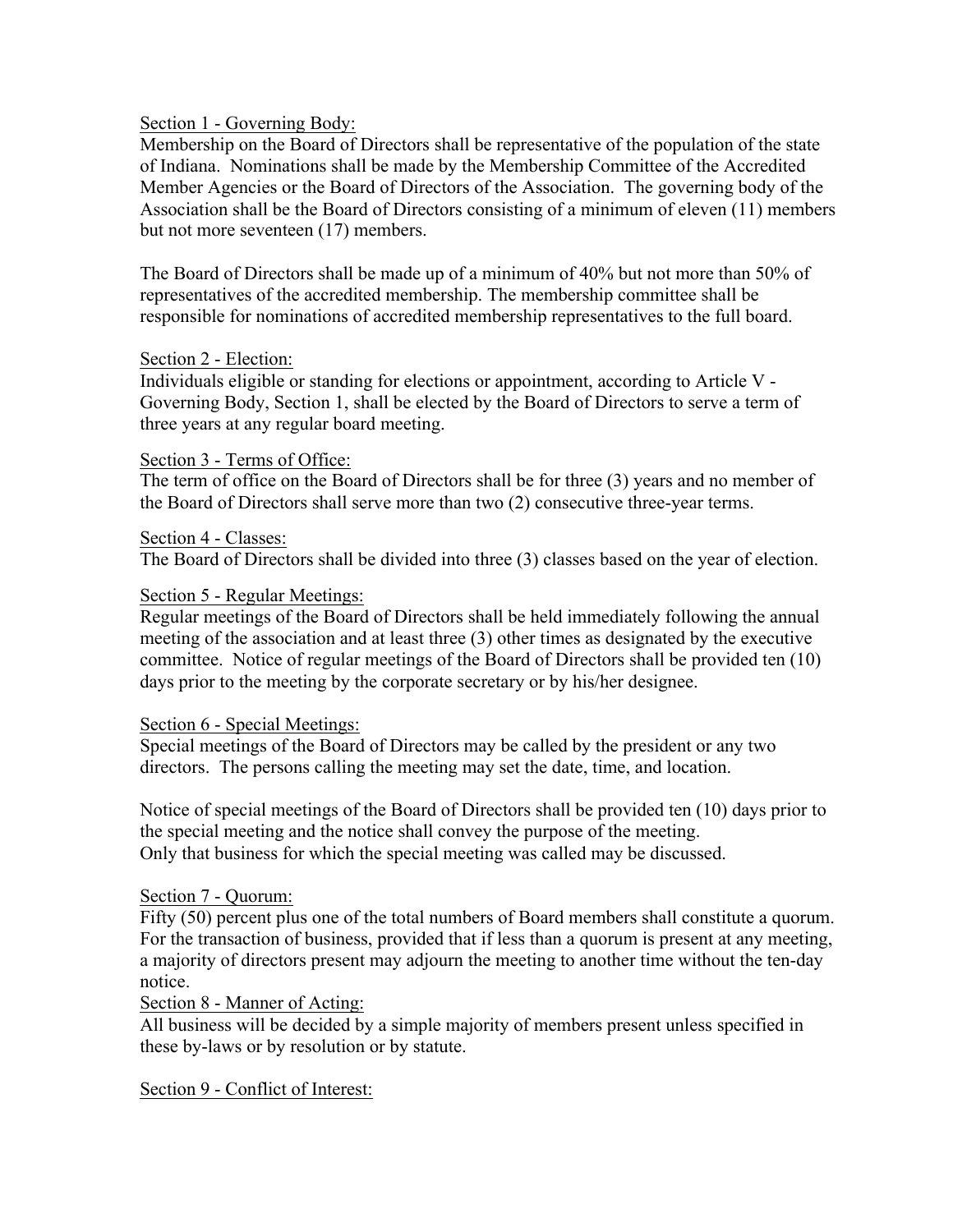Any possible conflict of interest on the part of a director shall be disclosed to the Board of Directors. When any such interest becomes a matter of Board action, said director shall not vote nor use personal influence on the matter, and shall not be counted in the quorum for a meeting. The director may, however, speak to the question and answer any pertinent questions. The minutes of all actions taken on such matters shall clearly reflect that these requirements have been met.

#### Section 10 - Removal:

Directors may be removed by a simple majority vote of the Board of Directors for just cause.

#### Section 11 - Vacancies:

In case of any vacancy on the Board of Directors due to death, resignation or removal, the remaining members may elect a successor to fill the vacancy.

#### Section 12 - Compensation:

Directors shall not receive any salaries compensation for their services as a member of the Board.

# *ARTICLE VI - OFFICERS*

#### Section 1 - Officers:

The officers shall consist of a president, vice-president, secretary, and treasurer. Other officers may be elected by the Board of Directors. Any two or more offices may be held by the same person, except the office of president and secretary.

#### Section 2 - Election and Term of Office:

The officers of the Board of Directors will be elected at the first meeting of the Board after the annual meeting of the association. No officer shall serve a term of more than three (3) consecutive years in the same office.

## *ARTICLE VII - DUTIES OF THE OFFICERS*

#### Section 1 - President:

The president shall be the principal executive officer of the corporation/association. The president shall preside at all meetings of the Board of Directors and at the annual meeting of the association, appoint with the advice of the Board all chairpersons and committee members, and shall discharge all duties incident to the office of president as prescribed by the Board of Directors. The president shall have no vote except in the case of a tie vote. The president shall be an ex-officio member of all committees.

#### Section 2 - Vice-President:

The vice-president shall assist the president in the discharge of the president's duties as the president may direct and shall perform such other duties as may be assigned by the president or the Board of Directors.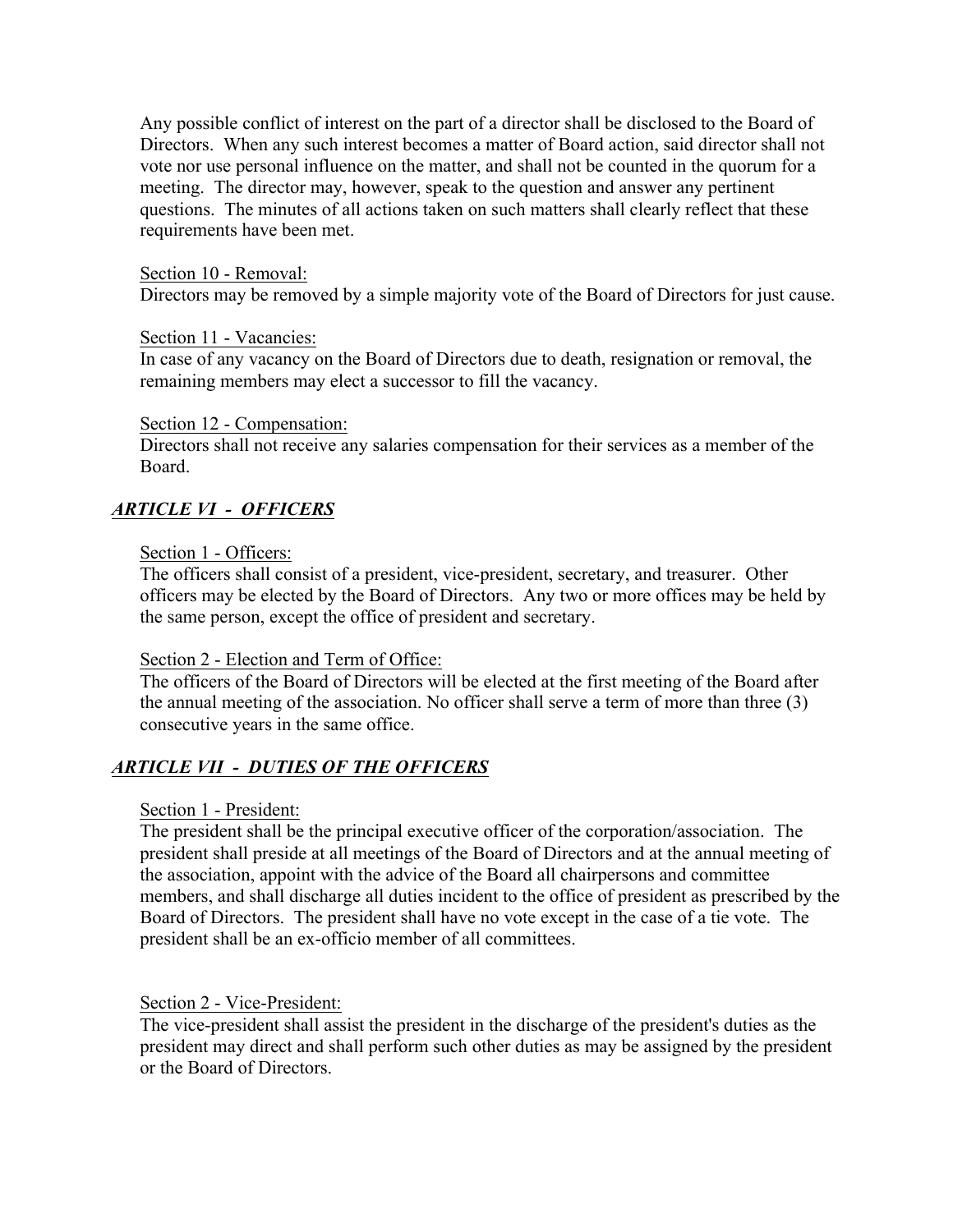In the event of absence, inability or refusal of the president to act, the vice-president shall perform the duties of the president with all the power of and subject to all the restrictions upon the president.

#### Section 3 - Secretary:

The secretary shall record and preserve in the books of the corporation true minutes of the proceedings of all meetings of the Board of Directors and the annual meeting of the association, distribute copies of the minutes with given notice of meetings, keep register of names and addresses of the membership, and perform all duties of the secretary and such other duties as may be assigned by the president or the Board of Directors. Further, the secretary shall be the keeper of the seal of the corporation and fix same to all instruments where its use is required.

With approval of the Board of Directors, a paid staff person of the association may be directed to record minutes of all meetings.

#### Section 4 - Treasurer:

The treasurer shall be the principal accounting and financial officer of the corporation and shall be responsible for maintenance of all the corporate books of account; have charge and custody of all association and corporate funds and securities; and be responsible for the receipt and disbursement thereof. The treasurer shall serve as chair of the budget and finance committee. If required by the Board of Directors, the treasurer shall give a bond for the faithful discharge of duties in such sum as the Board of Directors shall determine.

# *ARTICLE VIII - DUTIES OF THE BOARD OF DIRECTORS*

## Section 1 - Empowerment:

The affairs of the corporation shall be managed by its Board of Directors. All actions by the Board of Directors shall be reported through the president to the membership of the association at the annual meeting.

## Section 2 - Management of Affairs:

The Board of Directors shall manage all the affairs of the association on any and all questions relating to any matters whatsoever, and to make all contracts necessary for the proper transaction of business. They shall have jurisdiction over all matters pertaining to the care, conduct, and supervision of the association and its finances.

#### Section 3 - Power to Appoint:

The Board of Directors shall have the power to appoint such other officers and agents as the Board may deem necessary for the transaction of business of the corporation. Section 4 - Contracts, Conveyances, Etc.:

When in the execution of any conveyance or other instruments has been authorized by a majority vote of the Board of Directors or by the unanimous approval of the Executive Committee, the secretary may execute the same in the name and behalf of this corporation and may affix the corporate seal. The Board of Directors shall have power to designate the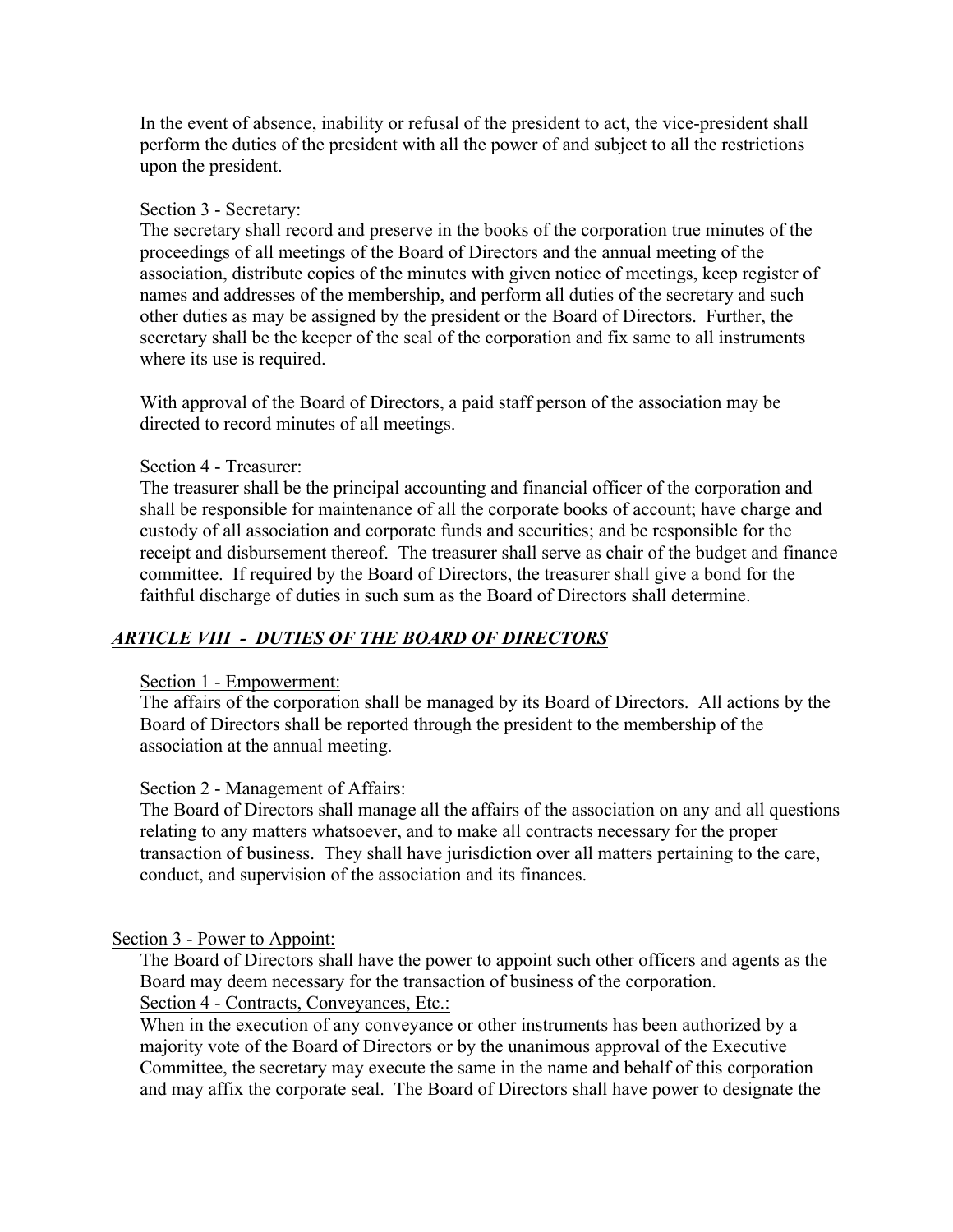officers and agents who shall have authority to execute any instrument on behalf of this corporation.

## Section 5 - Power of Board to Borrow Money:

The Board of Directors shall have full power and authority to borrow money whenever in the discretion of the Board the exercise of said power is required in the general interests of this corporation, and in such case, the Board of Directors may authorize the proper officers of this corporation to make, execute, and deliver in the name and behalf of this corporation such notes, bonds, and other evidence of indebtedness as said Board shall deem proper, and said Board shall have full power to mortgage the property of this corporation or any part thereof, as security for such indebtedness, and no action on the part of the membership of this corporation shall be requisite to the validity of such note, bond, evidence or indebtedness of mortgage.

# *ARTICLE IX - EMPLOYED STAFF*

#### Section 1 - Executive Director:

The Board of Directors shall employ a chief executive officer of the association. Subject to the Board of Directors, the chief executive officer shall have. general direction over the operation of the association; shall implement all policies of the board; shall submit to the board or its committees such reports as may be required; shall assist in the preparation of the annual budget; shall assist in the preparation of personnel policy; and perform such other functions as the Board of Directors may direct.

The executive director shall be responsible directly to the Board of Directors and shall attend all meetings of the board and its committees without vote.

The chief executive officer shall be the direct liaison between the Board of Directors and the association membership. The responsibility of the Executive Director to the membership shall be defined by the personnel committee in the Executive Director's job description.

#### Section 2 - Other Staff:

Such staff as may be necessary to support the association shall be hired and terminated by the executive director. The employed staff shall report directly to and are accountable to the executive director.

# *ARTICLE X - COMMITTEES*

#### Section 1 - Standing Committees:

The standing committees of the Board of Directors shall be an executive committee, a finance committee, a program committee, a membership committee, an advocacy committee,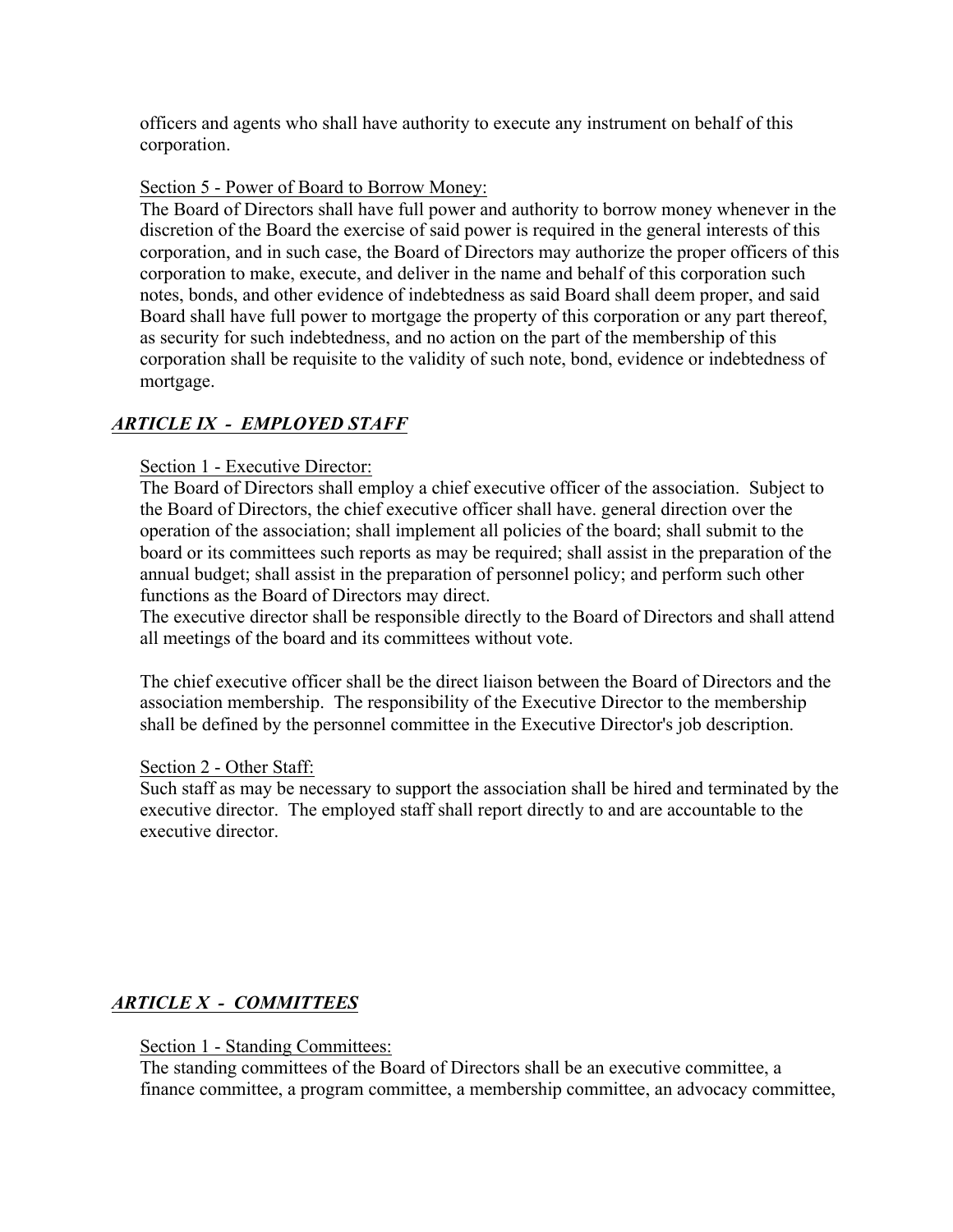The duties of the standing committees shall be determined by the Board.

## Section 2 - Appointment:

Members of the standing committees shall be appointed by the President, with the advice of the Board of Directors. At least one member of each committee shall be an agency director or his/her designee who is not an elected member of the Board of Directors.

## Section 3 - *Ad Hoc* Committee:

Special *Ad Hoc* committees or task forces may be appointed by the president with the approval of the Board of Directors as the need arises.

## Section 4 - Committee Chairpersons and Terms of Office:

All committee chairpersons, except those designated by these by-laws, shall be appointed by the president at the first meeting following the annual meeting of the association. Each committee member shall serve until a successor is appointed.

Section 5 - Vacancies:

Vacancies on committees may be filled by the president.

Section 6 - Quorum:

Unless otherwise stated in the designated committee's resolution, a quorum will consist of the committee members present.

Section 7 - Rules of Procedure:

Each committee may adopt its own rules of procedure consistent with these by-laws or rules adopted by the Board of Directors.

# *ARTICLE XI - MISCELLANEOUS*

# Section 1 - Checks and Drafts:

All orders for the payment of money shall be signed by such corporate officer or agent as the Board of Directors shall determine. In the absence of such a board determination, all checks and drafts shall be signed by the treasurer and the president.

Section 2 - Association and Corporate Funds:

All association and corporate funds shall be deposited to the credit of the corporation in such banks or other depositories as the Board of Directors may select.

Section 3 - Annual Audit: There shall be an annual audit of all books and financial records.

Section 4 - Fiscal Year:

The fiscal year of the corporation shall end on December 31 of each year.

# *ARTICLE XII - DISSOLUTION OF ORGANIZATION*